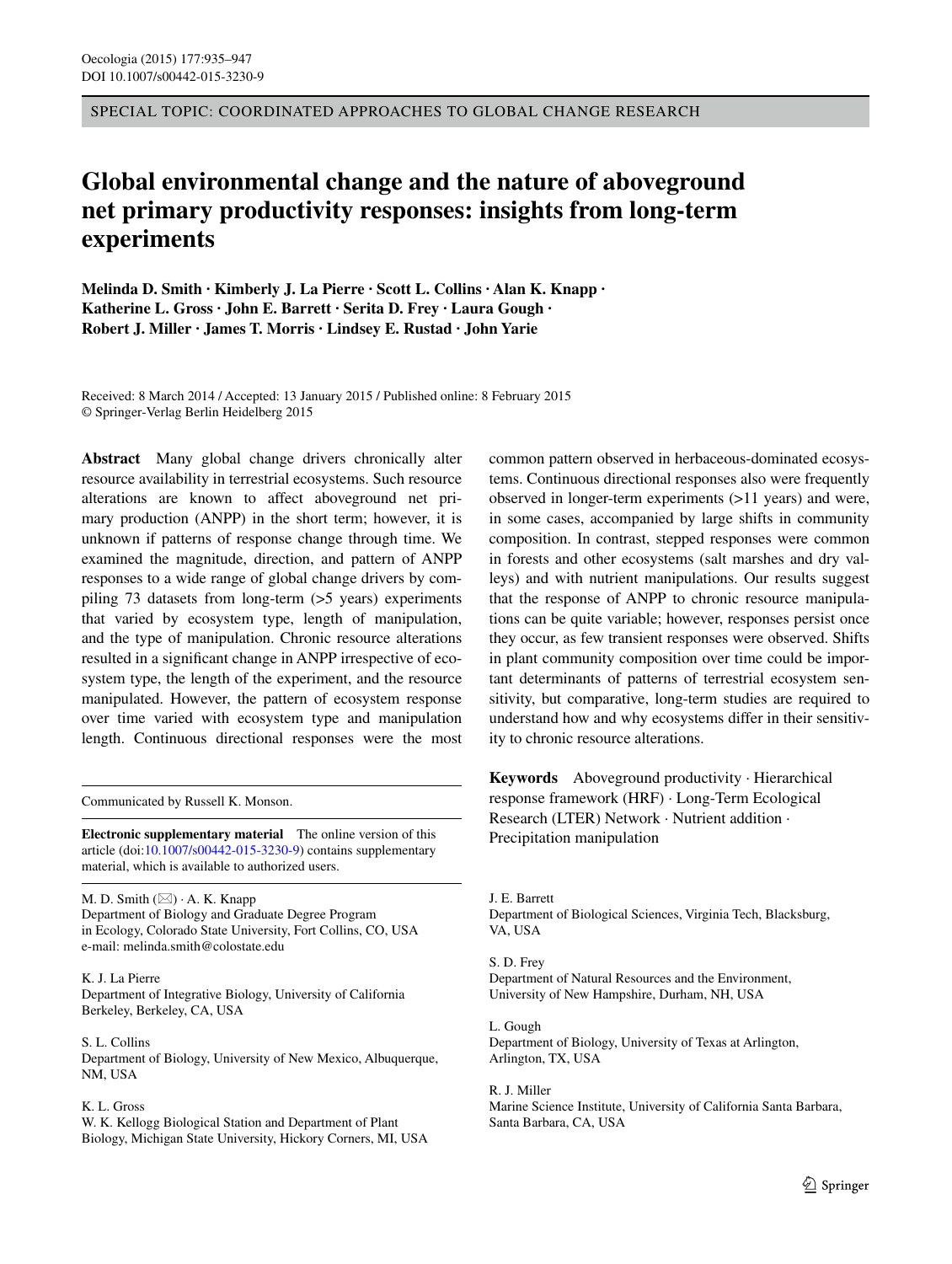### **Introduction**

The scale, scope, and pace of change occurring in ecological systems today and forecast for the future are by all accounts unprecedented in human history (Vitousek et al. [1997](#page-12-0); Lubchenco [1998](#page-11-0); Sala et al. [2000;](#page-12-1) Smith et al. [2009](#page-12-2)). Indeed, we may have already exceeded key thresholds of climate change, biodiversity loss, and increased nitrogen (N) availability with regard to future ecosystem functioning for some systems (Rockström et al. [2009](#page-12-3)). Collectively, the global scale of these changes means that all ecosystems are, and will continue to be, impacted to some extent by global change drivers, leading to alterations of multiple ecosystem services (Foley et al. [2005;](#page-10-0) Schröter et al. [2005](#page-12-4); IPCC [2013\)](#page-11-1).

In general, global environmental changes can chronically alter resource levels either directly (e.g., increased atmospheric N deposition, elevated atmospheric  $CO<sub>2</sub>$  concentrations, increased precipitation variability) or indirectly (e.g., via warming, changes in biodiversity; Smith et al. [2009](#page-12-2)). The hierarchical response framework (HRF) was developed with the realization that species interactions, community dynamics, and ecosystem processes are now being driven by these chronic resource alterations, irrespective of natural or anthropogenic disturbance regimes (Smith et al. [2009](#page-12-2)). In this framework, mechanisms underlying an ecosystem response (e.g., either positive or negative changes in productivity, net ecosystem exchange, or nutrient cycling) are proposed to be hierarchical, ranging from the initial and relatively rapid responses of individuals (physiological plasticity) with potential shifts in the genetic composition of populations, to eventual alterations in species abundances (community re-ordering), and finally species turnover (immigration and loss) as resources continue to change over time (Smith et al. [2009](#page-12-2)). An assumption of the HRF is that large changes in ecosystem processes will be driven by altered species interactions that ultimately lead to changes in community composition (e.g., Jentsch et al. [2011;](#page-11-2) Jin and Goulden [2013](#page-11-3)).

A prediction of the HRF is that ecosystem responses to chronic resource alterations will be lagged and nonlinear over time (Fig. [1\)](#page-1-0) because of the variable rates at which

L. E. Rustad

J. Yarie



<span id="page-1-0"></span>**Fig. 1** Hypothesized terrestrial ecosystem responses (either positive or negative) to chronic resource alterations over time: **a** no (or idiosyncratic) response; discontinuous (**b** transient or **c** stepped); and **d** continuous directional, either linear (*black line*), nonlinear (*dark gray line*), or including multiple stepped responses (*light gray*) as a result of different processes (physiological, species reordering, species turnover) driving the response at different time frames (modified from Smith et al. [2009](#page-12-2)). For the latter, discontinuous stepped responses (**c**) can turn into directional responses over time, particularly if there are extended lags in response (*light gray line* in **d**). Note that the early lags in response depicted for (**b**–**d**) may not necessarily occur, particularly if rapid physiological responses drive initial ecosystem response

processes (physiological, species re-ordering, and species turnover) driving ecosystem response operate and the inherent nonlinearity in population dynamics. For example, physiological responses to changes in resources are typically immediate, leading to rapid ecosystem responses (e.g., Mendelssohn and Morris [2000](#page-11-4); Wang et al. [2012](#page-12-5); Sistla et al. [2013\)](#page-12-6), whereas species re-ordering takes longer to occur as altered competitive interactions become manifest and resources accumulate enough to exceed the physiological limits for some species (e.g., Hautier et al. [2009](#page-11-5); Isbell et al. [2013](#page-11-6)). The expectation is that ecosystem responses driven by species re-ordering or turnover should be larger than those driven by physiological responses, and thus, given that the former is expected to take longer than the latter, the resultant response trajectory over time should be lagged and nonlinear (Fig. [1](#page-1-0)). Alternatively, ecosystem responses over time may be gradual or linear if the magnitude or rate of change is similar for physiological, community re-ordering, and species turnover processes. Regardless of whether ecosystem responses are linear or nonlinear, and lagged or not, a prediction of the HRF is that there will be continuous directional change over time in response to chronically changing resource levels associated with global change drivers.

An alternative outcome is that ecosystem responses, even to chronic resource changes, could be discontinuous over time, as a result of transient or stepped ecosystem

J. T. Morris

Belle W. Baruch Institute for Marine and Coastal Sciences, University of South Carolina, Columbia, SC, USA

United States Department of Agriculture, Forest Service, Durham, NH, USA

Department of Natural Resources Management, University of Alaska Fairbanks, Fairbanks, AK, USA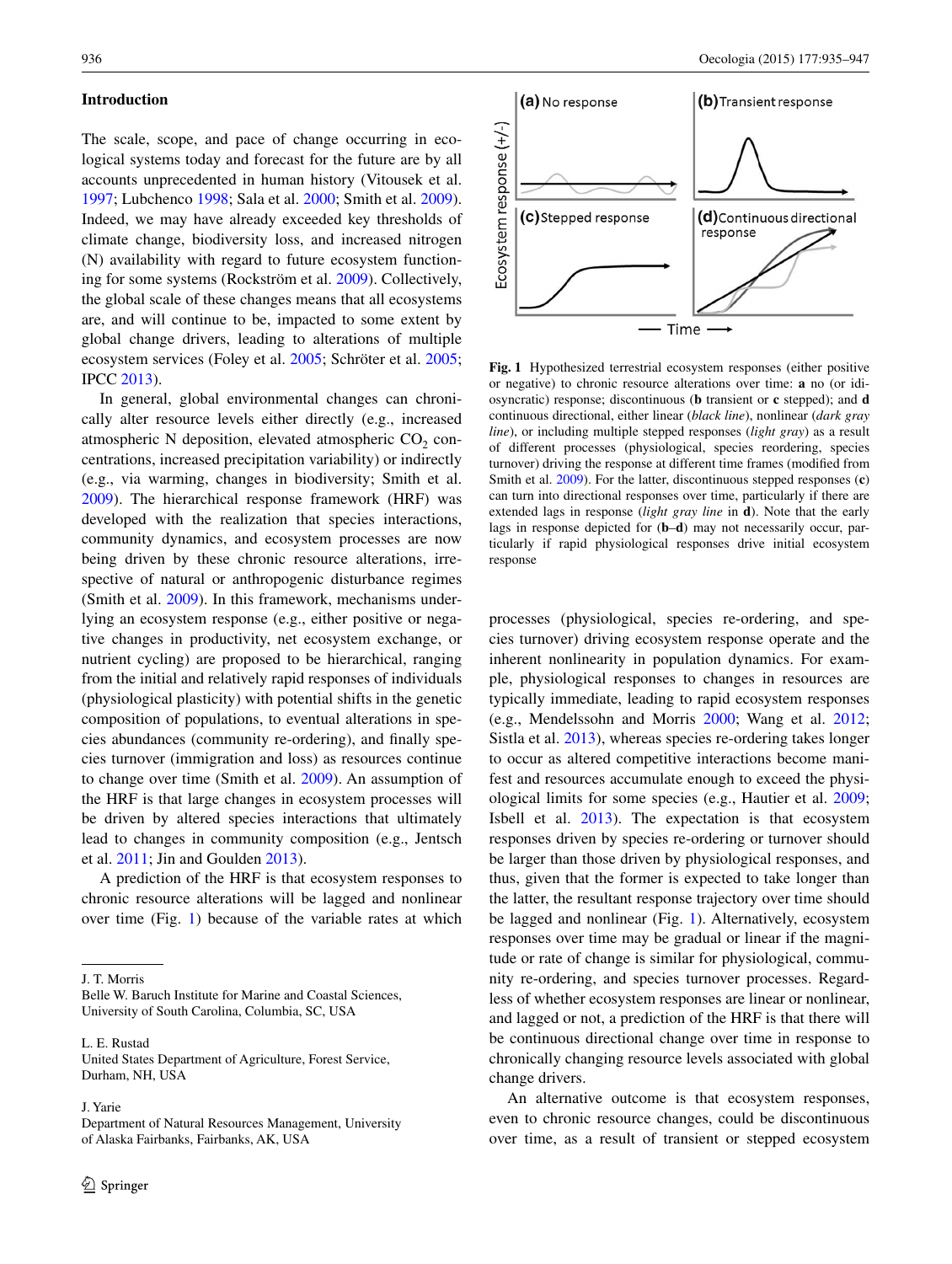responses (Fig. [1\)](#page-1-0). In these cases, other factors may constrain ecosystem response, such as the longevity of species in the community (i.e., an ecosystem dominated by longlived species, such as in forests, may respond only minimally during the short time frames of many studies), or whether the regional species pool includes species adapted to the changing conditions or other resources limit ecosystem response (Shaver et al. [2000](#page-12-7); Huxman et al. [2004;](#page-11-7) Luo et al. [2004;](#page-11-8) Ricklefs [2004](#page-12-8); Ladwig et al. [2012\)](#page-11-9). Finally, an ecosystem may exhibit no change over time (or an idiosyncratic response), even when resource levels are altered (Fig. [1\)](#page-1-0). This category of response could emerge for a number of reasons. For example, the resource being altered may be nonlimiting (LeBauer and Treseder [2008\)](#page-11-10). Alternatively, interactions among multiple drivers may result in no net change (Shaw et al. [2002;](#page-12-9) Reich [2009](#page-12-10); Leuzinger et al. [2011](#page-11-11); Morgan et al. [2011\)](#page-11-12), or the lack of change over time could be due to other attributes of the community, such as high diversity, dominance, and compensatory responses among species or functional traits (Allan et al. [2011](#page-10-1); Hallett et al. [2014](#page-11-13); Mariotte et al. [2013](#page-11-14); Jung et al. [2014](#page-11-15)).

While much is known about how alterations in resources affect ecosystem responses (Rustad et al. [2001](#page-12-11); Worm et al. [2002](#page-12-12); LeBauer and Treseder [2008;](#page-11-10) Wu et al. [2011\)](#page-12-13), far less is known about how ecosystems differ in the magnitude and pattern of responses over time. This is, in part, due to the scarcity of long-term studies that manipulate resources chronically, i.e., on a yearly or more frequent basis, and because many resource manipulation studies are conducted in herbaceous ecosystems (e.g., Suding et al. [2005;](#page-12-14) LeBauer and Treseder [2008](#page-11-10)). Long-term studies in a wide range of ecosystems are critical for assessing differential ecosystem sensitivity and determining how ecosystem responses may change over time. With the maturation of long-term ecological research programs globally (e.g., the International Long-Term Ecological Research (ILTER) Network) and greater emphasis on extending experiments beyond the short term (i.e., typical 3-year funding cycle), such longterm studies are now becoming increasingly available (Knapp et al. [2012b](#page-11-16)).

Here, we conducted a meta-level analysis of long-term datasets (ranging from 6 to >20 yrs in duration) from 73 individual experiments conducted within 36 different communities (e.g., forest, grassland, wetland). For each of these experiments, resources have been altered annually or more frequently, either directly (i.e., via nutrient additions) or indirectly (i.e., via warming, disturbances or changes in biotic structure), and responses in aboveground net primary productivity (ANPP) were estimated each year (Table [1](#page-3-0)). These experiments represented unique combinations of ecosystem type, manipulation length and type of manipulation. We focused on ANPP because it is widely regarded as an integrated measure of ecosystem function in terrestrial ecosystems (McNaughton et al. [1989\)](#page-11-17), and it readily scales across methods and ecosystem types (Fahey and Knapp [2007](#page-10-2)). Given that one of our goals was to assess patterns of ANPP response over time (Fig. [1](#page-1-0)), we restricted our analysis to those experiments where annual measures of ANPP were available for 5 or more years. To analyze these data, we used effect sizes to assess the magnitude and direction of response of ANPP to experimentally induced changes in several key resources. We also determined if these ANPP responses varied with the length of the experiment, ecosystem type, or the type of resource manipulated. In addition, we tested for the four types of ANPP response patterns expected over time with chronically changing resources (Fig. [1\)](#page-1-0). Based on this analysis, we determined the frequency of occurrence of the four types of response patterns, and examined whether their frequency of occurrences differed with ecosystem type, length of manipulation, or the type of manipulation. Finally, for a subset of experiments in which plant community data were available, we determined if significant ANPP responses were correlated with changes in community composition over time, a key prediction of the HRF.

#### **Materials and methods**

To assess the sensitivity and patterns of ANPP response in terrestrial plant communities (including salt marsh), datasets were compiled from experiments that chronically manipulated at least one resource over time (i.e., on a yearly or more frequent basis) either (1) directly by adding nutrients, increasing  $CO<sub>2</sub>$ , or altering precipitation, or (2) indirectly through warming or by altering biotic structure via grazing, fire, species removals, or biodiversity manipulations. These datasets were identified through a survey of the 26 Long-Term Ecological Research (LTER) sites in the US (Knapp et al. [2012b\)](#page-11-16) and through personal communication with investigators at other well-known long-term research sites. The 73 datasets included in our data synthesis comprised 36 different plant communities at 13 sites (Table [1](#page-3-0)). These were selected based on the type of manipulation (direct or indirect resource alteration), the length of the experimental manipulation (i.e., >5 years), and whether ANPP was measured as a response variable. In all but two cases (resource removal via pumping water out of salt marsh or preventing rainfall in forest), direct manipulations of resources occurred via additions. Where an experiment imposed multiple levels of the same treatment, only the highest level was used in this analysis in order to capture the greatest change in resource availability over time.

For each type of ecosystem, ANPP was estimated using standard methods (Fahey and Knapp [2007,](#page-10-2) Table [1\)](#page-3-0), and although these methods may differ between ecosystem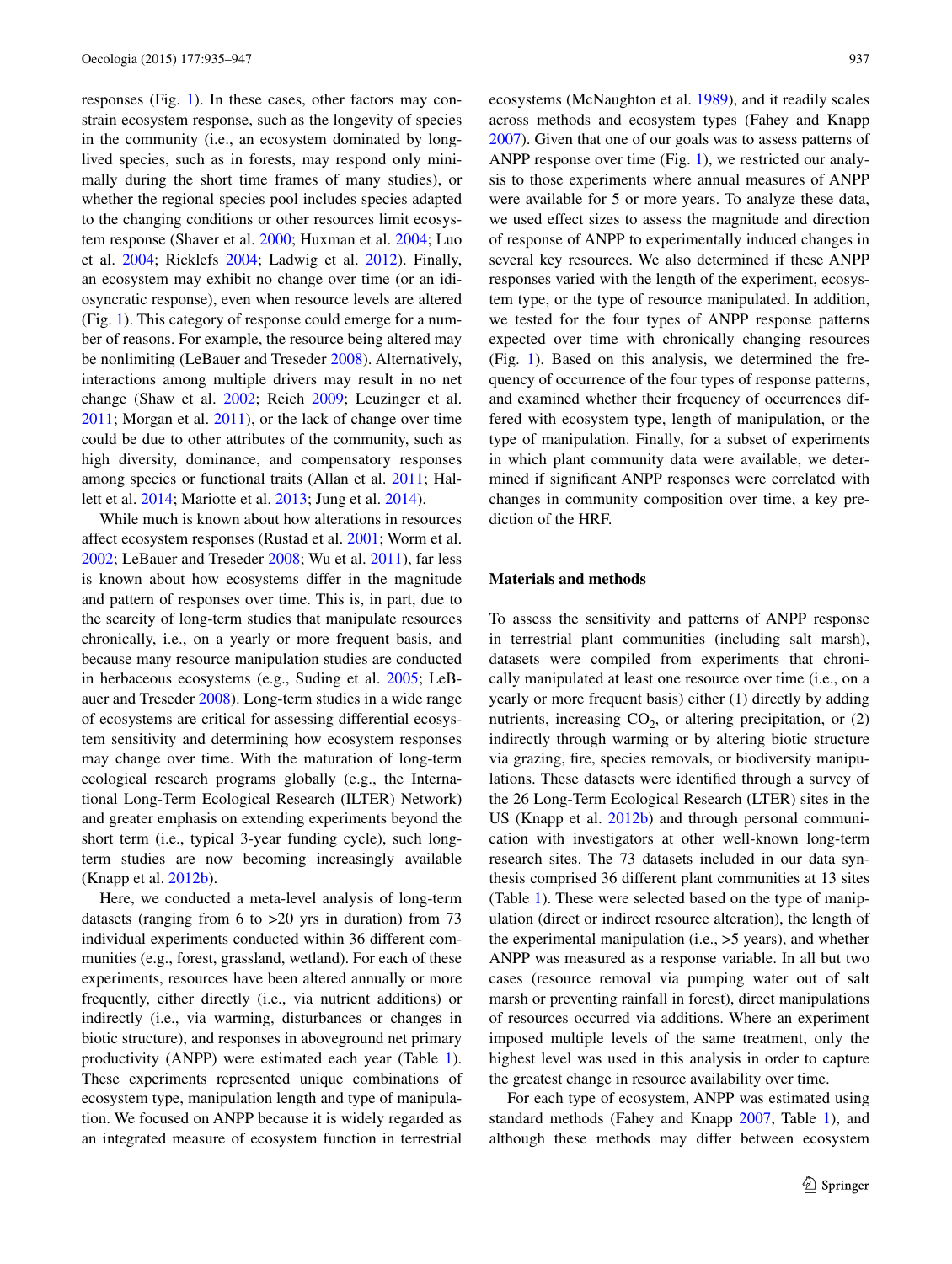| Site                                    | Ecosystem<br>type     | No. of commu-<br>nity types | Experiment<br>length | Chronic resource manipulation |                 |                          |                      | References                    |
|-----------------------------------------|-----------------------|-----------------------------|----------------------|-------------------------------|-----------------|--------------------------|----------------------|-------------------------------|
|                                         |                       |                             |                      | Water                         | Nutrients       | CO <sub>2</sub>          | Other                |                               |
| Ascutney                                | Forest                | $\mathbf{1}$                | 14                   |                               | 3N              |                          |                      | Aber et al.<br>(1998)         |
| Arctic LTER                             | Herbaceous            | $\overline{2}$              | 14                   |                               | 10N,5P          |                          |                      | Gough and Hob-<br>bie (2003)  |
|                                         |                       |                             | 11                   |                               | 10N, 5P         |                          |                      | Hobbie et al.<br>(2005)       |
| Cedar Creek<br><b>LTER</b>              | Herbaceous            | 2                           | 10                   |                               | 4N              | 550 ppm                  | Biodiversity         | Reich (2009)                  |
|                                         |                       | $\overline{4}$              | 26                   |                               | 40N             |                          |                      | Tilman (1987)                 |
| <b>Bonanza Creek</b><br><b>LTER</b>     | Forest                | 6                           | 19                   | Precip.<br>removal            | 14N, 3C         |                          |                      | Yarie and Van<br>Cleve (1996) |
| Duke FACE                               | Forest                | $\mathbf{1}$                | 12                   |                               | 11N             | 550 ppm                  |                      | Oren et al.<br>(2001)         |
| <b>Harvard Forest</b><br><b>LTER</b>    | Forest                | $\overline{c}$              | 19                   |                               | 15N; 5N, 7S     |                          |                      | Aber and Magill<br>(2004)     |
| Kellogg<br>Biological<br>Station        | Herbaceous            | $\mathbf{1}$                | 19                   |                               | 12N             |                          |                      | Foster and Gross<br>(1998)    |
| Konza Prairie<br><b>LTER</b>            | Herbaceous            | $\mathbf{1}$                | 22                   |                               | 10N, 3P         |                          | Mowing,<br>burning   | Kitchen et al.<br>(2009)      |
|                                         |                       | $\overline{c}$              | 17                   | Water<br>addition             |                 |                          |                      | Collins et al.<br>(2012)      |
|                                         |                       | $\mathbf{1}$                | 8                    |                               | 10N, 10P        |                          |                      | Avolio et al.<br>(2014)       |
| McMurdo Dry<br>Valley LTER              | Other (dry<br>valley) | 3                           | 10                   | Water<br>addition             |                 |                          | Temperature          | Simmons et al.<br>(2009)      |
| North Inlet                             | Other (salt<br>marsh) | $\overline{c}$              | 25                   |                               | 30N, 15P        | $\overline{\phantom{0}}$ |                      | Sundareshwar<br>et al. (2003) |
| Plum Island<br>Ecosystem<br><b>LTER</b> | Other (salt<br>marsh) | $\mathbf{1}$                | 10                   |                               | 15N, 7.5P       | $\overline{\phantom{0}}$ |                      | Morris et al.<br>(2013)       |
| Sevilleta LTER                          | Herbaceous            | 1                           | 6                    |                               | 10 <sub>N</sub> |                          |                      | Ladwig et al.<br>(2012)       |
|                                         |                       | $\overline{c}$              | 12                   |                               |                 |                          | Herbivore<br>removal | Báez et al. 2006              |
| Virginia                                | Other (salt           | 5                           | 11                   | Pumped,                       |                 |                          |                      |                               |

<span id="page-3-0"></span>**Table 1** Summary of long-term experiments included in the study

For each experiment, single or multiple resources were directly (nutrients, CO<sub>2</sub>, water) or indirectly (temperature, other—biotic) manipulated on an annual or more frequent basis. The experiments encompassed three ecosystem types (forest, herbaceous-dominated, or other—coastal salt marsh and Antarctic dry valleys) and 36 community types, and ranged in duration from 6 to 26 years

border

Nutrients: *N* nitrogen (g m<sup>−2</sup>; mol m<sup>−2</sup> for salt marsh), *P* phosphorus (g m<sup>−2</sup>; mol m<sup>−2</sup> for salt marsh), *C* carbon (kg m<sup>−2</sup>), *S* sulfur (g m<sup>−2</sup>)

types (e.g., forest vs. grassland), they provide comparable estimates of ANPP (Fahey and Knapp [2007\)](#page-10-2). At herbaceous sites, ANPP was generally estimated as current year's aboveground growth harvested at ground level at the time of peak biomass. One exception was ANPP at the Sevilleta LTER, which was estimated using allometric equations (Muldavin et al. [2008](#page-11-18)). Aboveground productivity was generally estimated at forested sites as litterfall plus increases in basal area. At the McMurdo LTER dry valley site, ANPP was measured as the concentration of chlorophyll *a* (chla)

Coastal LTER

marsh)

in surface soils. In addition, 13 primarily herbaceous communities representing six experiments from five sites also had associated long-term plant species composition data collected concurrently with ANPP.

We used the test statistic, Hedges' *d*, to assess the magnitude and directionality of ANPP responses to chronic resource manipulations and to determine how these may differ with ecosystem type (forest, herbaceous-dominated, other: salt marsh and Antarctic dry valleys), length of manipulation (short: 6–10 yrs, mid: 11–20 yrs, and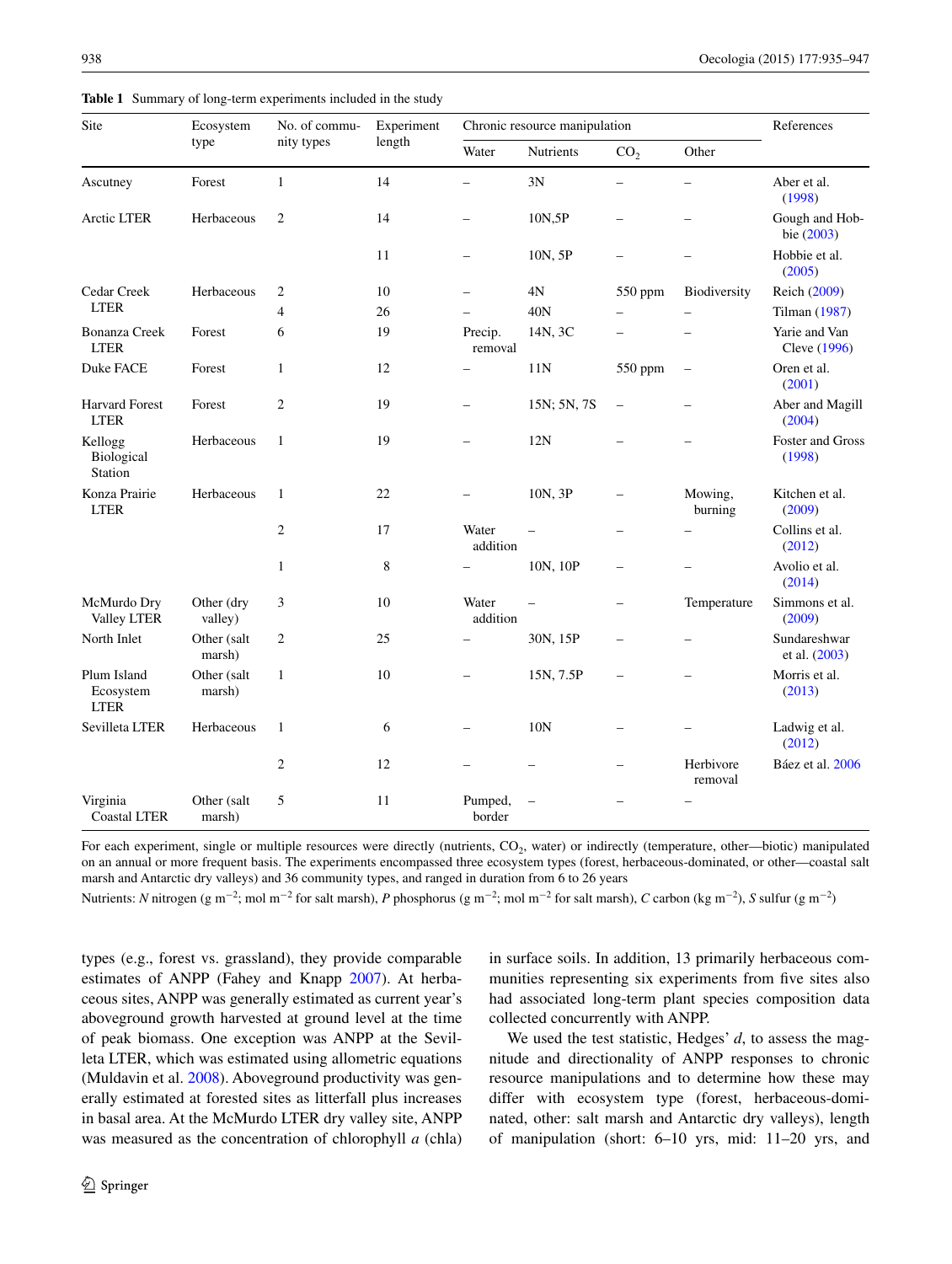long: >20 yrs), and type of manipulation (nutrients: N, P, C, and  $CO<sub>2</sub>$ ; climate: water, temperature; biotic: biodiversity manipulation, disturbance, herbivore removal; Table [1](#page-3-0)). For each of the 73 datasets, we averaged ANPP over time for the treatment (ANPP<sub>trt</sub>) and control (ANPP<sub>ctl</sub>) plots to determine ANPP effects using the following equation (Hedges and Olkin [1985](#page-11-23)):

$$
d_{\text{ANPP}} = \frac{(\text{ANPP}_{\text{tr}t} - \text{ANPP}_{\text{ct}l})}{\sqrt{\frac{(n_{\text{tr}t} - 1)s_{\text{tr}t}^2 + (n_{\text{cd}t} - 1)s_{\text{ct}l}^2}{n_{\text{tr}t} + n_{\text{ct}t} - 2}}} J,
$$

where  $J = 1 - \frac{3}{4(n_{\text{tr}} + n_{\text{cd}} - 2) - 1}$  to correct for small sample sizes.

Following Preisser et al. [\(2005](#page-11-24)), we calculated the mean Hedges' *d* across experiments in two ways. First, we calculated the absolute value of Hedges' *d* to remove the confounding influence of directionality of the response from our evaluation of magnitude (Preisser et al. [2005\)](#page-11-24). The second measure took into account effect direction; Hedges' *d* was allowed to be either positive or negative for individual experiments. Because our data were non-normal, we report 95 % confidence intervals derived from bootstrapping (MetaWin 2.1). Effect sizes were interpreted to be significant (either positive or negative) if the 95 % bootstrap CIs excluded zero and did not overlap between groups.

We used repeated measures ANOVAs (rmANOVAs) to classify the ANPP response to the experimental treatments into one of four hypothesized response types (Fig. [1](#page-1-0)). These rmANOVAs were performed separately for each of the 73 individual datasets, with the absolute difference in ANPP between the mean of the treatment and the control for each year (hereafter, "absolute ANPP difference") as the response variable, treatment as a fixed effect, and year as a repeated effect. Given the potential for both positive and negative ANPP responses over time to resource manipulations, these responses could cancel each other out, effectively resulting in no long-term response. Thus, we used the absolute ANPP difference to detect patterns of change in ANPP response over time. Based on the rmANOVAs, the 73 experiments were classified into four response types: (1) no response—year effect only, (2) transient response year effect and year  $\times$  treatment interaction, (3) stepped response—year and treatment effects, with no interaction, and (4) directional (continuous) response—treatment effect and year  $\times$  treatment interaction.

For the 13 experiments with plant community data collected concurrently with ANPP, plant community dissimilarity was calculated between the treatment and control plots using Bray–Curtis distance matrices. Plant community dissimilarity was then regressed against the absolute ANPP difference for each experiment to determine whether the change in ANPP was related to changes in community dissimilarity over time.

Repeated measures ANOVAs and regression analyses were performed using SAS version 9.3, and significance was set at  $P \leq 0.05$ .

# **Results**

For the 73 datasets included in our analysis, absolute  $d$ <sub>ANPP</sub> across all experiments was significantly different from zero, with the largest ANPP effects in forest ecosystems (Fig. [2\)](#page-5-0). However, the direction of the effects differed with ecosystem type; forests generally had negative ANPP effects, while herbaceous ecosystems responded positively to chronic resource alterations (Fig. [2b](#page-5-0)). When combined, there was no overall ANPP effect when the relative Hedges' *d* (with directionality) was calculated. The direction of ANPP effects also differed with manipulation length, with mid-duration ANPP effects usually negative, and short-  $(6-10 \text{ yrs})$  and long-duration  $(>20 \text{ yrs})$  effects positive (Fig. [2](#page-5-0)b). Given the difference in the direction of ANPP effects between ecosystem types, we examined ANPP responses for each ecosystem type separately. This revealed that the mid-duration negative effects were driven by the large number of forest studies with negative ANPP effects, while the herbaceous studies with positive ANPP responses were primarily either short- or long-duration manipulations (Fig. [3\)](#page-5-1). Similarly, the lack of ANPP responses to nutrient manipulations overall (Fig. [2](#page-5-0)b) was driven by opposing responses of forest (negative  $d_{\text{ANPP}}$ ) vs. herbaceous (negative  $d_{\text{ANPP}}$ ) ecosystems.

All four predicted patterns of ANPP response over time (i.e., no response, transient, stepped, or directional) to chronic manipulations in resources were observed for the 73 datasets analyzed (Fig. [4](#page-6-0), Table S1 of the Electronic supplementary material, ESM). Across all ecosystem types, the most frequent response (47.9 % of the datasets) was no significant change in the absolute ANPP difference over time (i.e., no treatment effect, or year  $\times$  treatment interaction; Fig. [5\)](#page-7-0). The next most common pattern was a stepped response (i.e., significant treatment and year effects; 31.5 % of the datasets), followed by a directional response (i.e., significant treatment and year  $\times$  treatment effects; 15.1 % of the datasets). Transient responses were the least common (i.e., significant year effect and year  $\times$  treatment interaction; 5 % of the datasets). The frequency of responses for the four categories differed with ecosystem type; forests and other (salt marshes and dry valleys) ecosystems tended to exhibit either no response (59.2 % of 27 and 52.6 % of 19 datasets, respectively) or a stepped response (40.7 % of 27 and 31.6 % of 19 datasets, respectively). In contrast, directional responses were most common for herbaceous ecosystems (33.3 % of 27 datasets, Fig. [5\)](#page-7-0), though stepped and no-effect responses were frequent as well (25.9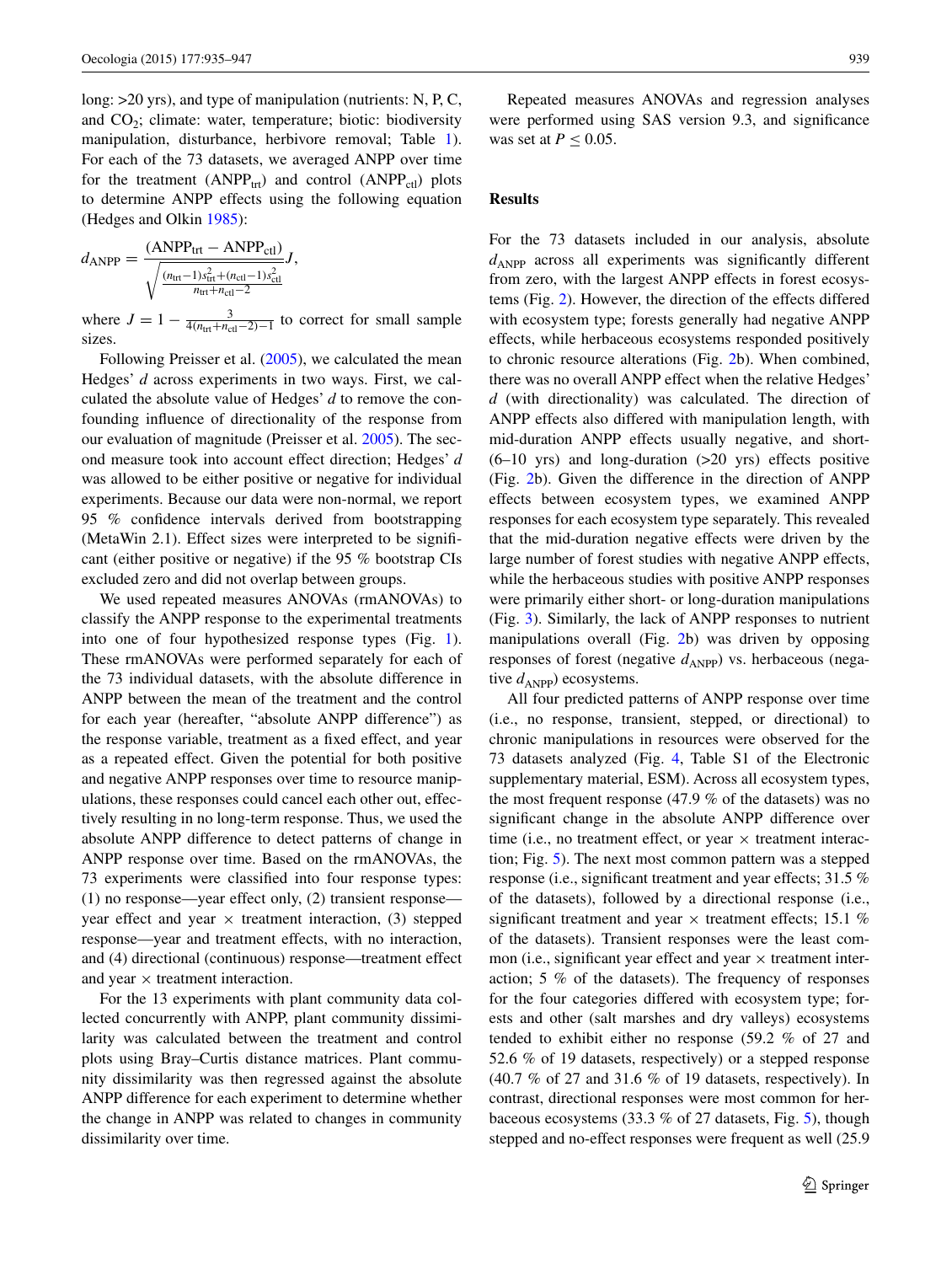

<span id="page-5-0"></span>**Fig. 2** Aboveground net primary production (ANPP) responses to chronic resource alterations, expressed as **a** absolute Hedges' *d* ( $d$ <sub>ANPP</sub> multiplied by 1 if positive and −1 if negative) or **b** relative Hedges' *d*. Mean absolute and relative Hedges' *d* was calculated across all 73 datasets (*All*) and by ecosystem type (*ecosystem*; *Other* = salt marsh and dry valleys), experiment length (*length*; *Short* = 6–10 years,  $Mid = 11-20$  years,  $Long = >20$  years), and manipulation type (*manipulation*; see Table [1](#page-3-0) for details). Shown are 95 % bootstrapped confidence intervals. Effect sizes are significant if the 95 % confidence intervals do not overlap with zero and between categories. *Numbers in parentheses* are the number of datasets in each category

and 29.6 % out of 27 datasets, respectively). The length of the chronic resource manipulation also appeared to affect patterns of ANPP response, with no effect observed more often with short-term  $(\leq 10$  years) manipulations (43.5 % of 23 datasets), while directional change was most evident in long-term (>20 years) manipulations (55.6 % of 9 datasets). Length of experiment had little effect on stepped and transient patterns (34.1 % of 44 vs. 33.3 % of 9 datasets; Fig. [5](#page-7-0)). Finally, the type of manipulation affected the



<span id="page-5-1"></span>**Fig. 3** Aboveground net primary production (ANPP) responses, expressed as relative Hedges' *d* (see Fig. [2\)](#page-5-0), separated by ecosystem type and (*top*) length of experiment [**a** *short* (6–10 years), **b** *mid* (11– 20 years), and **c** *long* (>20 years) experiment lengths] and (*bottom*) type of manipulation [**d** *nutrients*, **e** *climate*, and **f** *biotic*]. *Numbers in parentheses* are the number of datasets in each category

pattern of ANPP response, with climate manipulations (water and temperature) generally having no effect (63.2 % of 19 datasets), and nutrient manipulations generally having no effect or a stepped response (39.6 and 35.4 % of 48 datasets, respectively; Fig. [5](#page-7-0)).

In cases where ANPP responses to chronic resource alterations were significant over time, we assessed whether the response was driven by changes in the plant community, a key prediction of the HRF. Plant community data were available for only 13 datasets (9 directional, 2 stepped, 2 no effect). For those experiments, plant community dissimilarity was significantly and positively correlated with ANPP response for only two datasets (Table S2 of the ESM). In the case of moist-acidic tundra (ARC), community dissimilarity increased over time as the absolute ANPP difference increased over time, suggesting that community change was a primary driver of directional ecosystem response with chronic changes in N and P (Fig. [6](#page-8-0)a). Similarly, water removal (via pumping) in a salt marsh (VCR) resulted in a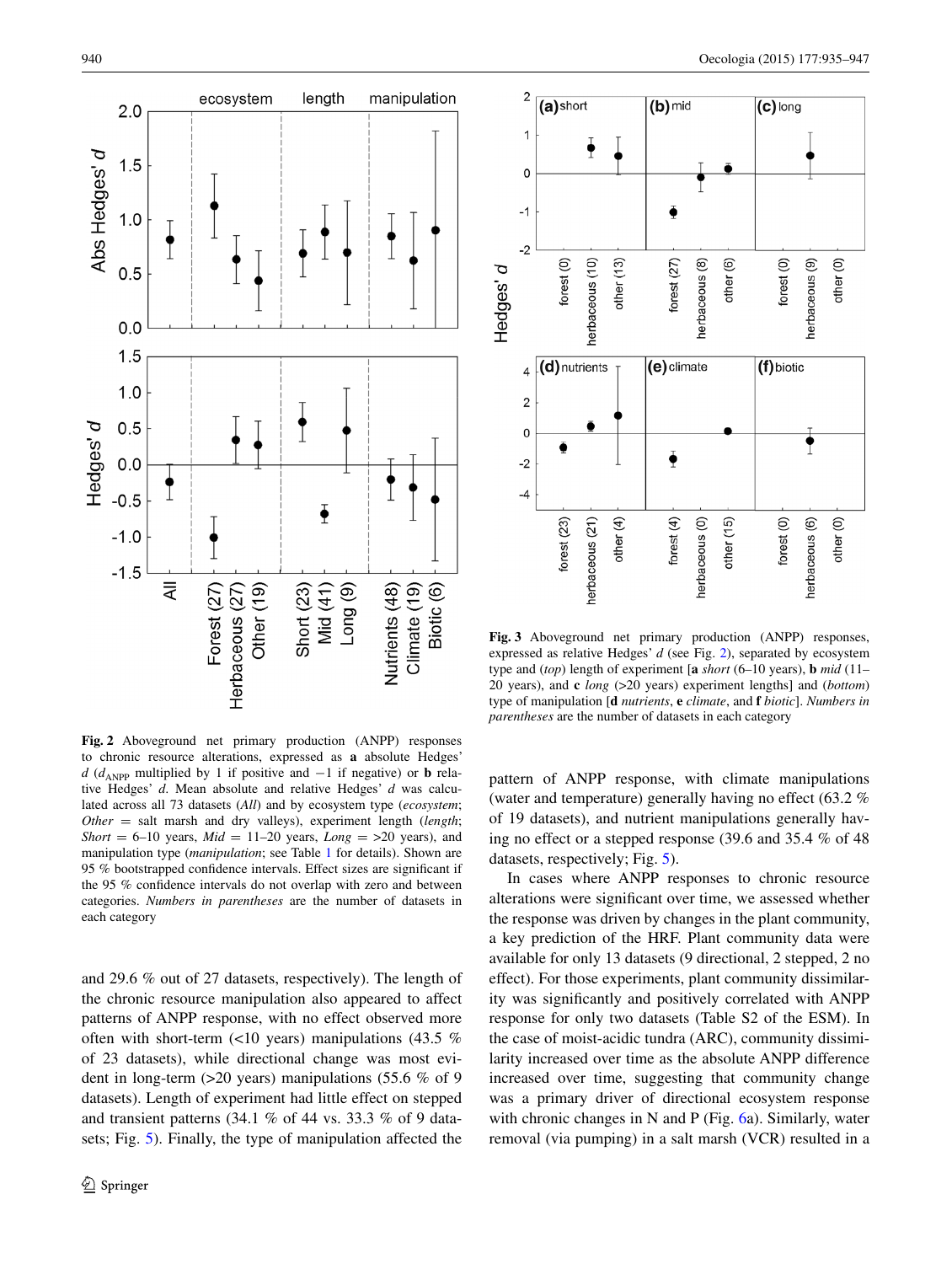

<span id="page-6-0"></span>**Fig. 4** Four examples of the types of aboveground net primary production (ANPP) responses [expressed as the absolute ANPP difference between treatment (*trt*) and control (*ctl*); see text] to chronic resource alterations: **a** no response (significant year effect), **b** tran-

sient response (significant year and year  $\times$  treatment effects), **c** stepped response (significant year and treatment effects), and **d** directional response (significant treatment and year  $\times$  treatment effects, see Table S1 of the ESM)

change in ANPP that tracked increases in community dis-similarity (Fig. [6b](#page-8-0)).

### **Discussion**

The goals of this study were to assess how chronic resource alterations affected (1) the magnitude and direction of ANPP response as influenced by ecosystem type, duration of resource manipulation, and the type of resource manipulated, and (2) the pattern of temporal response (e.g., directional, stepped, transient) as predicted by the HRF (Fig. [1](#page-1-0)). We also determined if changes in plant community composition were associated with changes in ANPP over time, consistent with the prediction that community change is an important driver of ecosystem response to chronic resource alterations (Smith et al. [2009\)](#page-12-2).

We found that ANPP responses (absolute  $d_{\text{ANPP}}$ ) to chronic manipulations in resources (either direct or indirect) averaged over time were significant (i.e., different from zero), but that responses varied with ecosystem type; the largest ANPP effects occurred in forests (Fig. [2](#page-5-0)). Similarly, the directionality (relative  $d_{ANPP}$ ) of ANPP responses varied with ecosystem type, with forests exhibiting significant negative ANPP responses and herbaceous ecosystems significant positive ANPP responses (Fig. [2](#page-5-0)). These contrasting ANPP responses resulted in no overall ANPP effect based on relative  $d_{\text{ANPP}}$ , which contrasts with the significant ANPP effects observed when using absolute Hedges' *d*. Absolute ANPP response (absolute  $d_{\text{ANPP}}$ ) did not differ significantly with length or type of manipulation, although the 95 % confidence interval did not overlap with zero in any of the cases. However, once directionality was taken into account (relative  $d_{\text{ANPP}}$ ), ANPP responses were negative and significant for mid-duration (11–20 yr) manipulations, positive and significant for short-duration (6–10 yrs) experiments, and not significant for long-duration (>20 yr) manipulations. Some of this variation can be explained by the fact that most of the mid-duration manipulations were in forests (Fig. [3\)](#page-5-1), whereas there were no short- or long-duration manipulations in forests. Further, there were relatively few studies >20 yrs in duration (Figs. [2](#page-5-0), [3\)](#page-5-1). This emphasizes the need for global change manipulations that extend well beyond the typical duration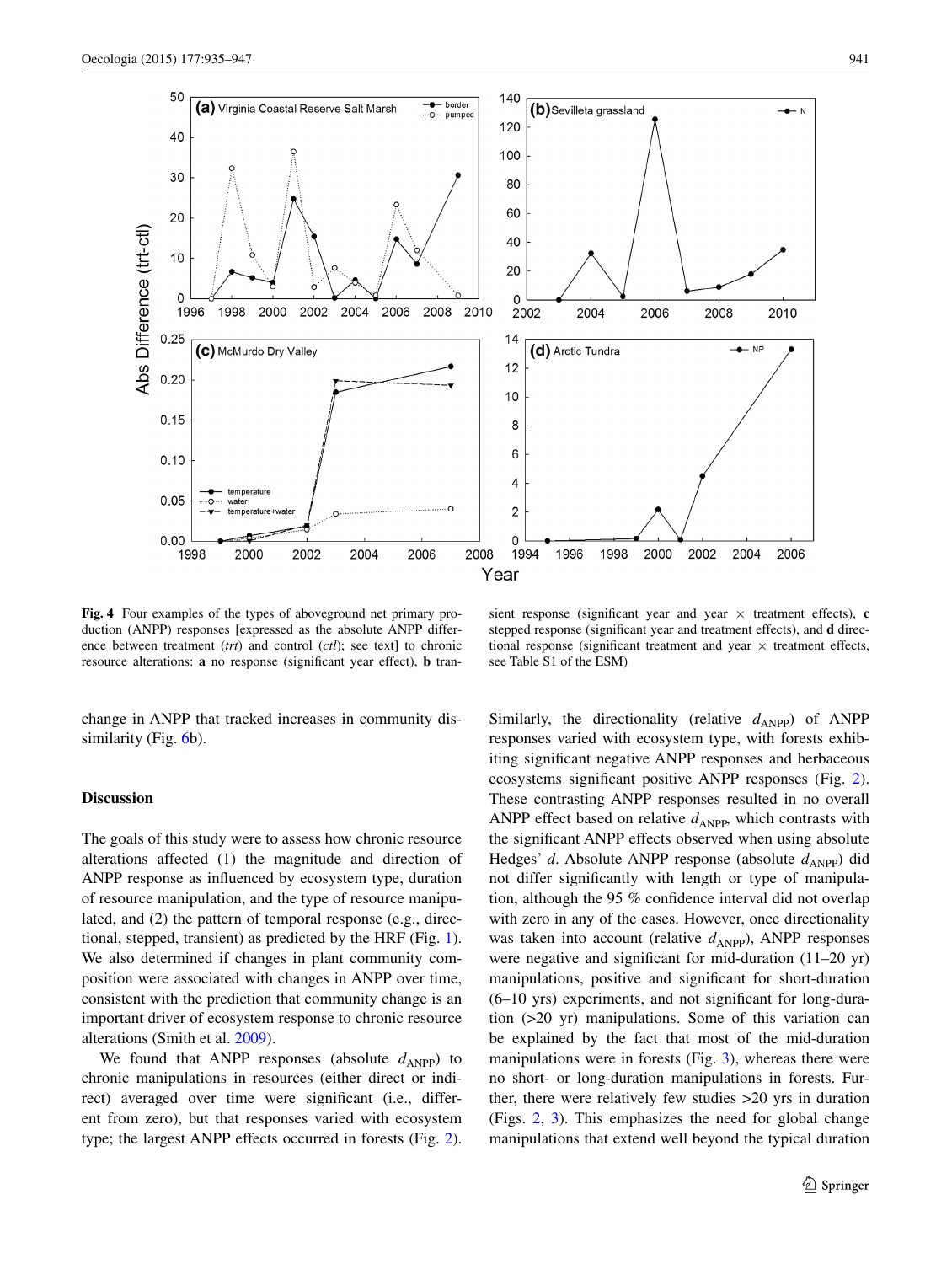

<span id="page-7-0"></span>**Fig. 5** Proportions of different types of ANPP responses over time to chronic alterations in resources. Four categories of response were identified, based on rmANOVAs (Table S1 of the ESM). Shown are the response frequencies for (*left*) ecosystem type [**a** all, **b** forests, **c**

herbaceous, and **d** other (salt marshes, dry valleys)], (*middle*) length of experiment [**e** short (6–10 years), **f** mid (11–20 years), and **g** long (>20 years) experiment lengths], and (*right*) type of manipulation [**h** nutrients and **i** climate]

of ecological experiments, even those considered to be long-term (i.e., >10 yrs, Knapp et al. [2012b\)](#page-11-16), particularly in forest ecosystems.

Similar to length of manipulation, there was a significant ANPP response to nutrient and climate manipulations based on absolute  $d_{\text{ANPP}}$ , but no significant effects were detected with relative  $d_{\text{ANPP}}$  (Fig. [2\)](#page-5-0). These opposing

<sup>2</sup> Springer

patterns arose as a result of forests exhibiting negative responses to nutrient and climate manipulations but herbaceous and other ecosystems exhibiting positive responses (Fig. [3](#page-5-1)). Long-term biotic manipulations were few in number, making it difficult to detect significant effects for these types of experiments. Yet, such experiments are needed given that biotic alterations, such as those arising via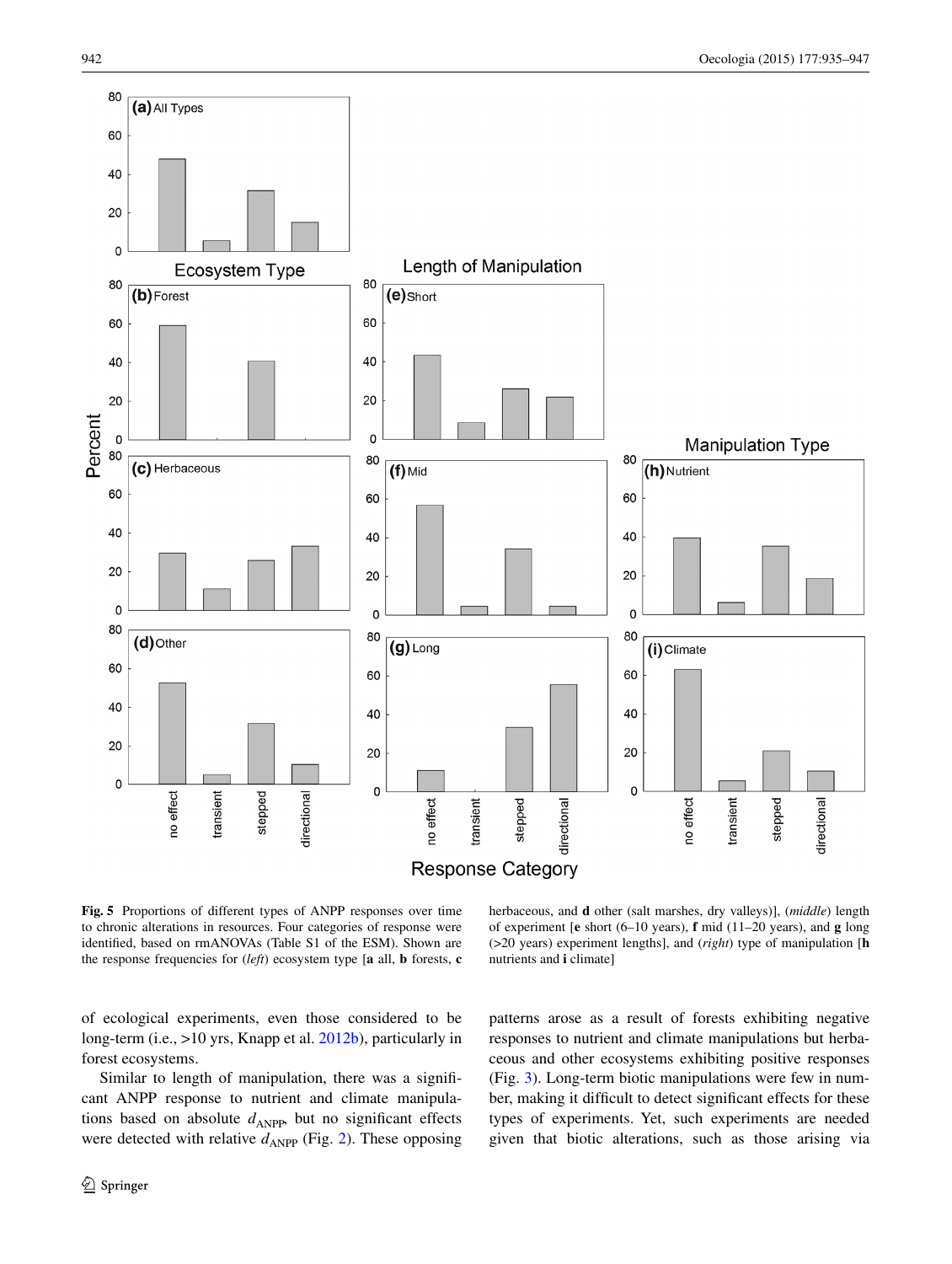

<span id="page-8-0"></span>**Fig. 6** The two community types—**a** moist-acidic tundra and **b** coastal salt marsh—that displayed a significant relationship between the response in ANPP to chronic alterations in resources (calculated as the absolute ANPP difference, see Fig. [4\)](#page-6-0) and plant community dissimilarity between control and treatment plots (Table S2 of the ESM)

long-term changes in biodiversity and disturbance regimes, are an important aspect of global environmental change and a potentially important indirect driver of chronic resource alterations (Vitousek et al. [1997](#page-12-0); Smith et al. [2009](#page-12-2)).

The contrasting ANPP effect patterns observed with our analysis show how the use of absolute vs. relative Hedges' *d* can lead to very different conclusions concerning how chronic resource alterations impact ecosystems. When combining response data from multiple drivers that may result in different directionality in ANPP effects (i.e., nutrients increase ANPP whereas water deficits or warming decrease ANPP) or ecosystems or communities that may exhibit opposing responses, we recommend that both absolute and relative Hedges' *d* metrics be used. This would allow for the assessment of how direction of effects influences conclusions concerning overall effect sizes.

In addition to examining mean ANPP effects, we also assessed how the absolute difference in ANPP response varied over time. The primary pattern of ANPP response over time (~48 % of the experiments) was that of no treat-ment effect or an idiosyncratic response (Fig. [4\)](#page-6-0), suggesting that many communities are resistant to changes in functioning over time as resources are altered (Vittoz et al. [2009](#page-12-19)). This contrasts with the significant mean ANPP effect we detected, and suggests that while ANPP responds to resource alterations when averaged over time, this does not necessarily provide information on the temporal pattern of response. This is an important distinction given that most meta-analyses focus on mean effect sizes and not patterns of effects over time. The lack of ANPP response over time is surprising given that many of the experiments included in our study directly increased resource availability via nutrient additions (Table [1](#page-3-0)). However, many grassland ecosystems, for example, do show mechanisms of resistance to perturbations (Vittoz et al. [2009;](#page-12-19) Hallett et al. [2014\)](#page-11-13). Alternatively, the lack of response could have been due to limited power in detecting change over time, particularly for the shorter-term experiments. Clearly, additional long-term (>10 yr) resource manipulation experiments are needed to determine how chronic resource alterations affect dynamics, stability and trajectories of change across a range of ecosystems.

When significant effects of chronic resource alterations occurred (52 % of the experiments), the pattern of ANPP response over time was quite variable. Contrary to predictions of the HRF, continuous directional responses were relatively uncommon across all community and ecosystem types (15 %). Instead, stepped responses were the most common pattern observed (32 %), which suggests that a resource-driven shift to some alternative state may have altered ecosystem function (e.g., Fig. [4](#page-6-0)c). State changes are increasingly becoming recognized as an important potential outcome of global change drivers, and this response is con-sistent with theory (Carpenter [2001;](#page-10-10) Scheffer et al. [2001](#page-12-20); Barnosky et al. [2012](#page-10-11)). Alternatively, it may be that these stepped responses may emerge as nonlinear continuous responses if given enough time (Fig. [1](#page-1-0)). Finally, although several recent papers have argued that transient ecosystem responses may be a common outcome of resource manipulations (Luo et al. [2001;](#page-11-25) Leuzinger et al. [2011\)](#page-11-11), we found transient responses to be relatively rare (see also Clark and Tilman [2010](#page-10-12)). This suggests that greater confidence may be placed in significant ANPP responses observed in shorterterm studies.

Although a stepped response was the most frequent pattern across all ecosystem types, this pattern differed when ecosystem types were examined separately (Fig. [4](#page-6-0)). For temperate forests and other ecosystems (salt marshes, Antarctic dry valleys), a stepped pattern of response was most frequently observed, with no occurrence of directional or transient responses for forests, and an infrequent occurrence of these patterns for salt marsh and dry valley ecosystems (11 and 5 %, respectively). The HRF predicts that differences among ecosystems in their patterns of response may, in part, be due to the longevity of dominant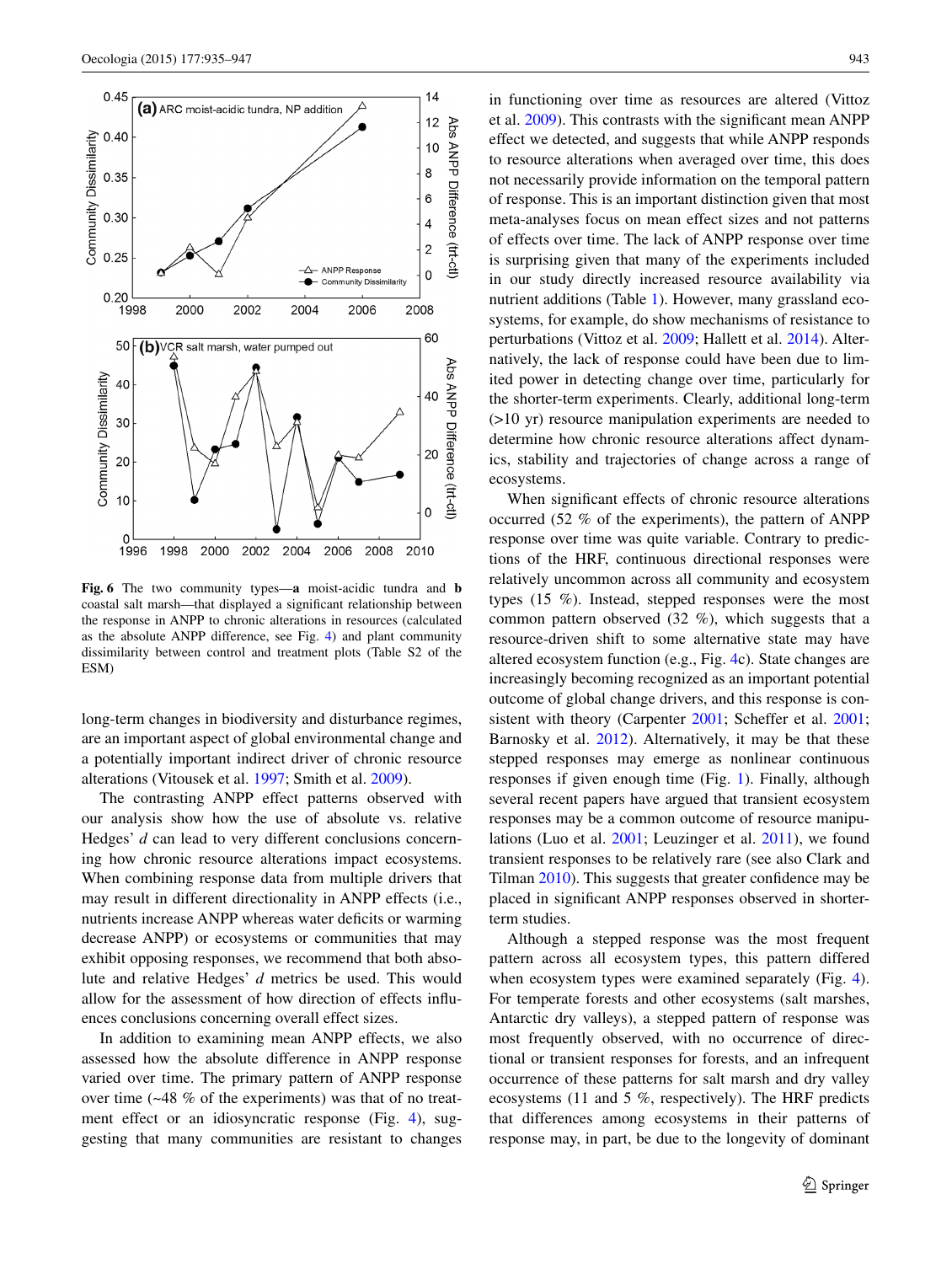plant species in the ecosystem. For example, the stepped responses for many of the forest ecosystems studied here could represent a portion of a longer-term continuous change pattern of response (Fig. [1](#page-1-0)d), with much of the pattern driven by physiological responses, as species turnover times often exceed the time frames of many experiments (Chave et al. [2008;](#page-10-13) Runkle [2013\)](#page-12-21). In contrast, directional change in herbaceous ecosystems may occur more rapidly due to relatively high turnover rates of herbaceous plant species (Gross et al. [2000](#page-11-26); Collins et al. [2008\)](#page-10-14). Indeed, a continuous directional response was the most frequent pattern observed for herbaceous ecosystems. Thus, species longevity could be an important determinant of how ecosystems respond to global environmental change (Cleland et al. [2012\)](#page-10-15).

In addition to differences in ecosystem attributes (e.g., longevity of dominant species), the HRF predicts that the availability of limiting resources also may, in part, determine the rate and magnitude of response over time to chronic resource alterations. Factors that may influence the availability of limiting resources, and thus the variation in the pattern of ecosystem response observed, are the magnitude, direction (addition or removal), and intensity of resource manipulation. Furthermore, it may take an extended period of time for a chronic resource manipulation to alter resource availability to the extent that species tolerances are exceeded or an ecosystem crosses a resource threshold, as in the case of N saturation (Aber et al. [1998\)](#page-10-3). Indeed, we found that the greatest frequency of stepped and directional responses occurred with the longerterm (>11 years) manipulations of resources, particularly those >20 years, suggesting that an increase in resource availability may have influenced the patterns of ecosystem response observed (Fig. [5\)](#page-7-0). Unfortunately, these long-term experiments were primarily limited to herbaceous communities. Finally, the type of resource manipulation could also affect the pattern of ANPP response over time, with resources that have a potential to accumulate (i.e., N and P) more likely to result in directional or stepped response patterns (e.g., Clark and Tilman [2008](#page-10-16)). Although the primary response to either nutrient or climate manipulation was no effect (40 and 63 %, respectively), stepped and directional responses were more common with long-term nutrient manipulations (35 and 19 %) than climate manipulations (21 and 11 %, Fig. [5](#page-7-0)). Although an important aspect of resource availability is the standing amount (pool size) of a particular resource in an ecosystem prior to the resource manipulation, this information was not available for our analysis.

While our results suggest that patterns of ANPP responses to chronic resource alterations over the long term can be quite variable, determining the mechanisms that underlie these variations in response patterns over time requires further study along with a consideration of additional response variables. For example, Jentsch et al. ([2011\)](#page-11-2) showed that recurrent drought did not affect ANPP but did increase complementary plant–plant interactions, and reduced soil respiration, microbial biomass, and decomposition rate. To permit a broader range of potential mechanisms to be tested, comparable data that are complementary to ANPP responses should be collected. For example, with responses in plant community composition measured concurrent with ANPP, we can test whether species re-ordering within plant communities is related to patterns of ANPP response, a prediction of the HRF. For our analysis, these complementary data were available for only a small subset of the experiments that exhibited directional responses, and were not available for experiments with stepped responses. Of these, we found a significant correlation between community dissimilarity (a measure of change in community composition) and ANPP response in only two cases—a coastal salt marsh community and arctic tundra (Fig. [6](#page-8-0); Table S2 of the ESM). This correlation emerged with both chronic resource addition and removal; however, additional studies that are designed to test this and other mechanisms underlying ecosystem response more rigorously are clearly needed.

Our analysis was based on the perspective that most global change drivers lead to alterations in key resources over time (Worm et al. [2002;](#page-12-12) Suding et al. [2005;](#page-12-14) Reich et al. [2006](#page-12-22)), and these are expected to affect community structure and ecosystem processes, particularly when resources are limiting (Fridley [2002;](#page-10-17) Stevens et al. [2004;](#page-12-23) Elser et al. [2007](#page-10-18)). Changes in the plant community and ANPP are expected to occur in tandem as a result of the strong linkage and feedback between community dynamics and ecosystem function (Cardinale et al. [2012;](#page-10-19) Hooper et al. [2012](#page-11-27)). Results from our synthesis are consistent with individual studies that have shown that some communities and ecosystems can be quite responsive to changes in resources (Parmesan and Yohe [2003](#page-11-28); Adams et al. [2009](#page-10-20); Halpern et al. [2008;](#page-11-29) Tilman et al. [2012](#page-12-24)), while others appear to be surprisingly resistant (Vittoz et al. [2009;](#page-12-19) Hudson and Henry [2010](#page-11-30), Collins et al. [2012](#page-10-7)) or show only transient or variable responses over time (Luo et al. [2001](#page-11-25); Cherwin and Knapp [2012](#page-10-21)) with minimal changes in community composition and structure (Collins et al. [2012](#page-10-7); Knapp et al. [2012a](#page-11-31)). Our results also point to the need to expand our understanding of a broader suite of ecosystem responses (e.g., belowground NPP, NPP, net ecosystem exchange, soil  $CO<sub>2</sub>$  flux, etc.) to global environmental change. Improved understanding will require that we conduct studies in which resources and/or global change drivers are manipulated individually and in combination over very long time frames, yet few funding sources exist to support long-term research globally. Nevertheless, experiments that simultaneously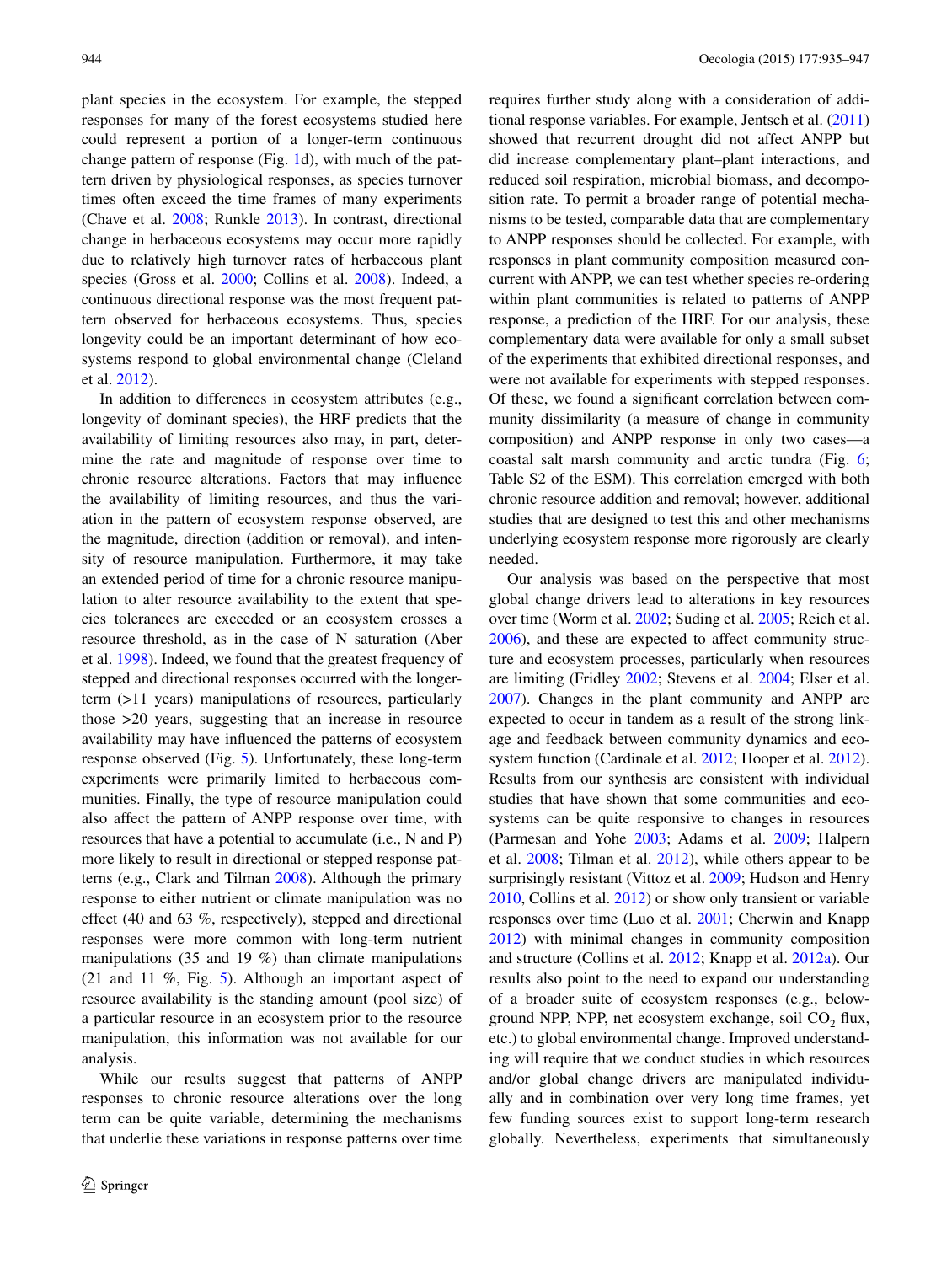manipulate multiple resources over the long term across a broad range of ecosystem types are urgently needed. Such experiments should measure ecosystem responses at multiple hierarchical levels to better understand patterns, mechanisms and consequences of chronic resource alterations. Such highly coordinated comparative research is essential for understanding how and why ecosystems may differ in their sensitivities over time to chronic resource alterations associated with global environmental change.

**Author contribution statement** MDS conceived the study and wrote the manuscript. KJL analyzed the data and developed the figures. AKK, KJL, and SLC contributed to writing the manuscript. KLG, JEB, SDF, LG, RJM, JTM, LER, and JY participated in the working group that led to this manuscript and contributed long-term datasets.

**Acknowledgments** This synthesis effort was a product of an LTER Working Group entitled "Long-term experiments in the LTER Network: synthesis and hypothesis testing." We thank the participants of the working group for their contributions; S. McNulty, J. Boggs, P. Edwards, F. Wood, and R. Oren for providing data for this analysis; and the LTER Network Office for providing support. We thank four anonymous reviewers for providing comments on previous versions of the manuscript.

# **References**

- <span id="page-10-5"></span>Aber JD, Magill AH (2004) Chronic nitrogen additions at the Harvard Forest (USA): the first 15 years of a nitrogen saturation experiment. For Ecol Manag 196:1–5. doi:[10.1016/j.](http://dx.doi.org/10.1016/j.foreco.2004.03.009) [foreco.2004.03.009](http://dx.doi.org/10.1016/j.foreco.2004.03.009)
- <span id="page-10-3"></span>Aber J, McDowell W, Nadelhoffer K, Magill A, Berntson G, Kamakea M, McNulty S, Currie W, Rustad L, Fernandez I (1998) Nitrogen saturation in temperate forest ecosystems. Bioscience 48:921–934. doi[:10.2307/1313296](http://dx.doi.org/10.2307/1313296)
- <span id="page-10-20"></span>Adams HD, Guardiola-Claramonte M, Barron-Gafford GA, Villegas JC, Breshears DD, Zou CB, Troch PA, Huxman TE (2009) Temperature sensitivity of drought-induced tree mortality portends increased regional die-off under global-change-type drought. Proc Natl Acad Sci USA 106:7063–7066. doi[:10.1073/](http://dx.doi.org/10.1073/pnas.0901438106) [pnas.0901438106](http://dx.doi.org/10.1073/pnas.0901438106)
- <span id="page-10-1"></span>Allan E, Weisser W, Weigelt A, Roscher C, Fischer M, Hillebrand H (2011) More diverse plant communities have higher functioning over time due to turnover in complementary dominant species. Proc Natl Acad Sci USA 108:17034–17039. doi[:10.1073/](http://dx.doi.org/10.1073/pnas.1104015108) [pnas.1104015108](http://dx.doi.org/10.1073/pnas.1104015108)
- <span id="page-10-8"></span>Avolio ML, Koerner SE, La Pierre KJ, Wilcox KR, Wilson GWT, Smith MD, Collins SL (2014) Changes in plant community composition, not diversity, during a decade of nitrogen and phosphorus additions drive above-ground productivity in tallgrass prairie. J Ecol 102:1649–1660
- <span id="page-10-9"></span>Báez S, Collins S, Lightfoot D, Koontz T (2006) Effects of rodent removal on community dynamics in desert grassland and shrubland vegetation. Ecology 87:2746–2754. doi[:10.1007/](http://dx.doi.org/10.1007/s00442-012-2552-0) [s00442-012-2552-0](http://dx.doi.org/10.1007/s00442-012-2552-0)
- <span id="page-10-11"></span>Barnosky AD, Hadly EA, Bascompte J, Berlow EL, Brown JH, Fortelius M, Getz WM, Harte J, Hastings A, Marquet PA, Martinez

ND, Mooers A, Roopnarine P, Vermeij G, Williams JW, Gillespie R, Kitzes J, Marshall C, Matzke N, Mindell DP, Revilla E, Smith AB (2012) Approaching a state shift in Earth's biosphere. Nature 486:52–58. doi:[10.1038/nature11018](http://dx.doi.org/10.1038/nature11018)

- <span id="page-10-19"></span>Cardinale BJ, Duffy JE, Gonzalez A, Hooper DU, Perrings C, Venail P, Narwani A, Mace GM, Tilman D, Wardle D, Kinzig AP, Daily GC, Loreau M, Grace JB, Larigauderie A, Srivastava DS, Naeem S (2012) Corrigendum: biodiversity loss and its impact on humanity. Nature 489:326. doi:[10.1038/nature11373](http://dx.doi.org/10.1038/nature11373)
- <span id="page-10-10"></span>Carpenter SR (2001) Alternate states of ecosystems: evidence and some implications. In: Press MC, Huntly N, Levin S (eds) Ecology: achievement and challenge. Blackwell, London, pp 357–381
- <span id="page-10-13"></span>Chave J, Condit R, Muller-Landau HC, Thomas SC, Ashton PS, Bunyavejchewin S, Co LL, Dattaraja HS, Davies SJ, Esufali S, Ewango CEN, Feeley KJ, Foster RB, Gunatilleke N, Gunatilleke S, Hall P, Hart TB, Hernández C, Hubbell SP, Itoh A, Kiratiprayoon S, LaFrankie JV, De Lao SL, Makana JR, Noor MNS, Kassim AR, Samper C, Sukumar R, Suresh HS, Tan S, Thompson J, Tongco MDC, Valencia R, Vallejo M, Villa G, Yamakura T, Zimmerman JK, Losos EC (2008) Assessing evidence for a pervasive alteration in tropical tree communities. PLoS Biol 6:0455– 0462. doi:[10.1371/journal.pbio.0060045](http://dx.doi.org/10.1371/journal.pbio.0060045)
- <span id="page-10-21"></span>Cherwin K, Knapp A (2012) Unexpected patterns of sensitivity to drought in three semi-arid grasslands. Oecologia 169:845–852. doi[:10.1007/s00442-011-2235-2](http://dx.doi.org/10.1007/s00442-011-2235-2)
- <span id="page-10-16"></span>Clark CM, Tilman D (2008) Loss of plant species after chronic lowlevel nitrogen deposition to prairie grasslands. Nature 451:712– 715. doi[:10.1038/nature06503](http://dx.doi.org/10.1038/nature06503)
- <span id="page-10-12"></span>Clark CM, Tilman D (2010) Recovery of plant diversity following N cessation: effects of recruitment, litter, and elevated N cycling. Ecology 91:3620–3630. doi[:10.1890/09-1268.1](http://dx.doi.org/10.1890/09-1268.1)
- <span id="page-10-15"></span>Cleland EE, Allen JM, Crimmins TM, Dunne JA, Pau S, Travers SE, Zavaleta ES, Wolkovich EM (2012) Phenological tracking enables positive species responses to climate change. Ecology 93:1765–1771. doi:[10.1890/11-1912.1](http://dx.doi.org/10.1890/11-1912.1)
- <span id="page-10-14"></span>Collins SL, Suding KN, Cleland EE, Batty M, Pennings SC, Gross KL, Grace JB, Gough L, Fargione JE, Clark CM (2008) Rank clocks and plant community dynamics. Ecology 89:3534–3541. doi[:10.1890/07-1646.1](http://dx.doi.org/10.1890/07-1646.1)
- <span id="page-10-7"></span>Collins SL, Koerner SE, Plaut JA, Okie JG, Brese D, Calabrese LB, Carvajal A, Evansen RJ, Nonaka E (2012) Stability of tallgrass prairie during a 19-year increase in growing season precipitation. Funct Ecol 26:1450–1459. doi[:10.1111/j.1365-2435.2012.01995.x](http://dx.doi.org/10.1111/j.1365-2435.2012.01995.x)
- <span id="page-10-18"></span>Elser JJ, Bracken MES, Cleland EE, Gruner DS, Harpole WS, Hillebrand H, Ngai JT, Seabloom EW, Shurin JB, Smith JE (2007) Global analysis of nitrogen and phosphorus limitation of primary producers in freshwater, marine and terrestrial ecosystems. Ecol Lett 10:1135–1142. doi:[10.1111/j.1461-0248.2007.01113.x](http://dx.doi.org/10.1111/j.1461-0248.2007.01113.x)
- <span id="page-10-2"></span>Fahey TJ, Knapp AK (2007) Principles and standards for measuring net primary production. Oxford University Press, Oxford
- <span id="page-10-0"></span>Foley JA, Defries R, Asner GP, Barford C, Bonan G, Carpenter SR, Chapin FS, Coe MT, Daily GC, Gibbs HK, Helkowski JH, Holloway T, Howard EA, Kucharik CJ, Monfreda C, Patz JA, Prentice IC, Ramankutty N, Snyder PK (2005) Global consequences of land use. Science 309:570–574. doi:[10.1126/science.1111772](http://dx.doi.org/10.1126/science.1111772)
- <span id="page-10-6"></span>Foster BL, Gross KL (1998) Species richness in a successional grassland: effects of nitrogen enrichment and plant litter. Ecology 79:2593– 2602. doi:10.1890/0012-9658(1998)079[2593:SRIASG]2.0.CO;2
- <span id="page-10-17"></span>Fridley JD (2002) Resource availability dominates and alters the relationship between species diversity and ecosystem productivity in experimental plant communities. Oecologia 132:271–277. doi[:10.1007/s00442-002-0965-x](http://dx.doi.org/10.1007/s00442-002-0965-x)
- <span id="page-10-4"></span>Gough L, Hobbie SE (2003) Responses of moist non-acidic arctic tundra to altered environment: productivity, biomass, and species richness. Oikos 103:204–216. doi:[10.1034/j.](http://dx.doi.org/10.1034/j.1600-0706.2003.12363.x) [1600-0706.2003.12363.x](http://dx.doi.org/10.1034/j.1600-0706.2003.12363.x)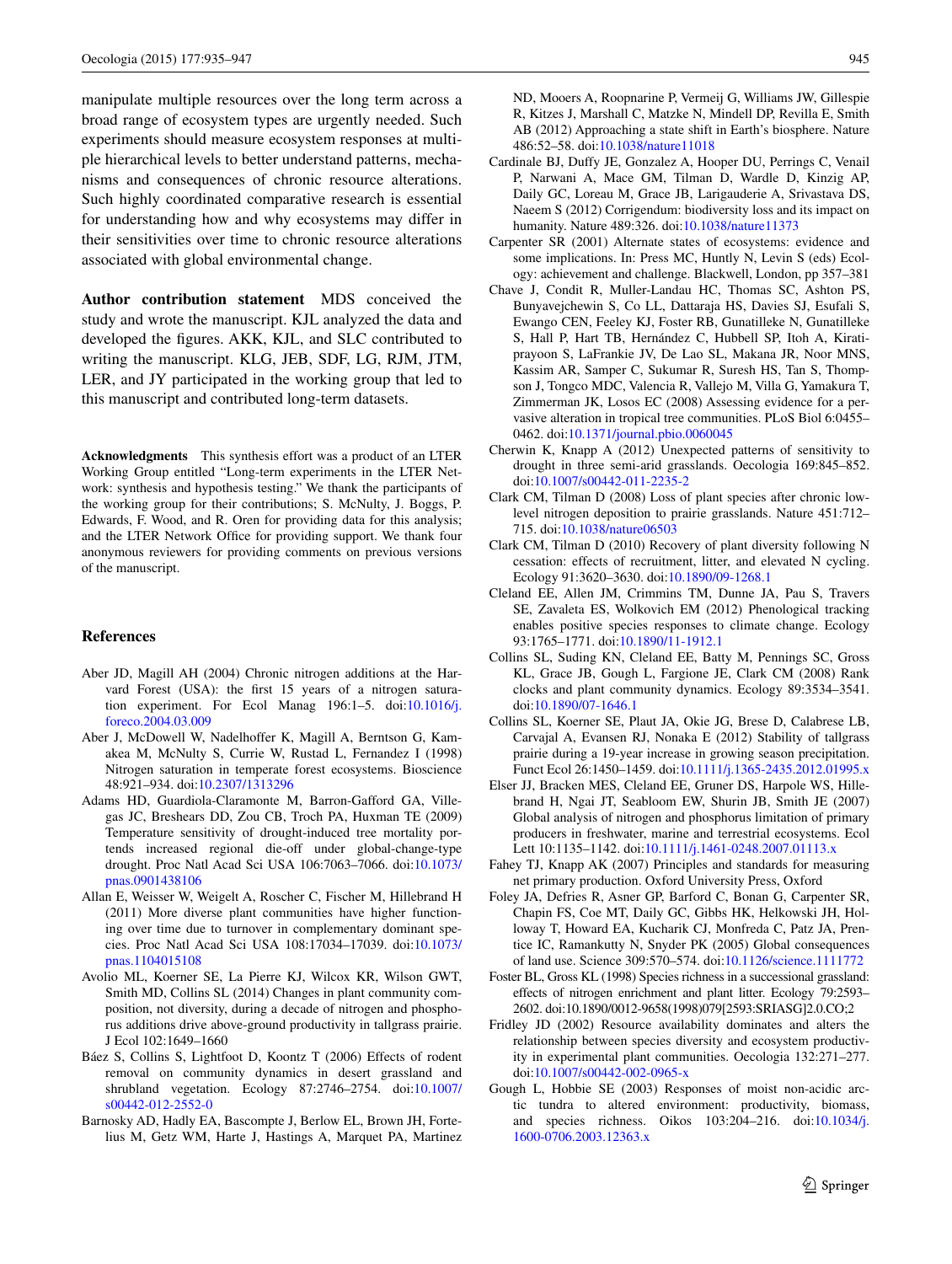- <span id="page-11-26"></span>Gross KL, Willig MR, Gough L, Inouye R, Cox SB (2000) Patterns of species density and productivity at different spatial scales in herbaceous plant communities. Oikos 89:417. doi[:10.1034/j.1600-0706.2000.890301.x](http://dx.doi.org/10.1034/j.1600-0706.2000.890301.x)
- <span id="page-11-13"></span>Hallett LM, Hsu JS, Cleland EE, Collins SL, Dickson TL, Farrer EC, Gherardi LA, Gross KL, Hobbs RJ, Turnbull L, Suding KN (2014) Biotic mechanisms contributing to the stability of primary productivity alternate along a gradient of precipitation variability. Ecology 95:1693–1700
- <span id="page-11-29"></span>Halpern BS, Walbridge S, Selkoe Ka, Kappel CV, Micheli F, D'Agrosa C, Bruno JF, Casey KS, Ebert C, Fox HE, Fujita R, Heinemann D, Lenihan HS, Madin EMP, Perry MT, Selig ER, Spalding M, Steneck R, Watson R (2008) A global map of human impact on marine ecosystems. Science 319:948–952. doi[:10.1126/science.1149345](http://dx.doi.org/10.1126/science.1149345)
- <span id="page-11-5"></span>Hautier Y, Niklaus PA, Hector A (2009) Competition for light causes plant biodiversity loss after eutrophication. Science 324:636–638. doi[:10.1126/science.1169640](http://dx.doi.org/10.1126/science.1169640)
- <span id="page-11-23"></span>Hedges LV, Olkin I (1985) Statistical methods for meta-analysis. Academic, New York
- <span id="page-11-19"></span>Hobbie SE, Gough L, Shaver GR (2005) Species compositional differences on different-aged glacial landscapes drive contrasting responses of tundra to nutrient addition. J Ecol 93:770–782. doi[:10.1111/j.1365-2745.2005.01006.x](http://dx.doi.org/10.1111/j.1365-2745.2005.01006.x)
- <span id="page-11-27"></span>Hooper DU, Adair EC, Cardinale BJ, Byrnes JEK, Hungate BA, Matulich KL, Gonzalez A, Duffy JE, Gamfeldt L, O'Connor MI (2012) A global synthesis reveals biodiversity loss as a major driver of ecosystem change. Nature 486:105–109. doi[:10.1038/](http://dx.doi.org/10.1038/nature11118) [nature11118](http://dx.doi.org/10.1038/nature11118)
- <span id="page-11-30"></span>Hudson JMG, Henry GHR (2010) High Arctic plant community resists 15 years of experimental warming. J Ecol 98:1035–1041. doi[:10.1111/j.1365-2745.2010.01690.x](http://dx.doi.org/10.1111/j.1365-2745.2010.01690.x)
- <span id="page-11-7"></span>Huxman TE, Smith MD, Fay PA, Knapp AK, Shaw MR, Loik ME, Smith SD, Tissue DT, Zak JC, Weltzin JF, Pockman WT, Sala OE, Haddad BM, Harte J, Koch GW, Schwinning S, Small EE, Williams DG (2004) Convergence across biomes to a common rain-use efficiency. Nature 429:651–654. doi[:10.1038/](http://dx.doi.org/10.1038/nature02561) [nature02561](http://dx.doi.org/10.1038/nature02561)
- <span id="page-11-1"></span>IPCC (2013) Stoker TF, Qin D, Plattner G-K, Tignor M, Allen SK, Boschung J, Nauels A, Xia Y, Bex V, Midgley PM (eds) Climate Change 2013: the physical science basis. Contribution of Working Group I to the Fifth Assessment Report of the Intergovernmental Panel on Climate Change. Cambridge University Press, Cambridge, New York
- <span id="page-11-6"></span>Isbell F, Reich PB, Tilman D, Hobbie SE, Polasky S, Binder S (2013) Nutrient enrichment, biodiversity loss, and consequent declines in ecosystem productivity. Proc Natl Acad Sci USA 110:11911– 11916. doi:[10.1073/pnas.1310880110](http://dx.doi.org/10.1073/pnas.1310880110)
- <span id="page-11-2"></span>Jentsch A, Kreyling J, Elmer M, Gellesch E, Glaser B, Grant K, Hein R, Lara M, Mirzae H, Nadler SE, Nagy L, Otieno D, Pritsch K, Rascher U, Schädler M, Schloter M, Singh BK, Stadler J, Walter J, Wellstein C, Wöllecke J, Beierkuhnlein C (2011) Climate extremes initiate ecosystem-regulating functions while maintaining productivity. J Ecol 99:689–702. doi[:10.1111/j.1365-2745.2011.01817.x](http://dx.doi.org/10.1111/j.1365-2745.2011.01817.x)
- <span id="page-11-3"></span>Jin Y, Goulden ML (2013) Ecological consequences of variation in precipitation: separating short- versus long-term effects using satellite data. Glob Ecol Biogeogr. doi[:10.1111/geb.12135](http://dx.doi.org/10.1111/geb.12135)
- <span id="page-11-15"></span>Jung V, Albert CH, Violle C, Kunstler G, Loucougaray G, Spiegelberger T (2014) Intraspecific trait variability mediates the response of subalpine grassland communities to extreme drought events. J Ecol 102:45–53. doi:[10.1111/1365-2745.12177](http://dx.doi.org/10.1111/1365-2745.12177)
- <span id="page-11-21"></span>Kitchen DJ, Blair JM, Callaham MA (2009) Annual fire and mowing alter biomass, depth distribution, and C and N content of roots and soil in tallgrass prairie. Plant Soil 323:235–247. doi[:10.1007/](http://dx.doi.org/10.1007/s11104-009-9931-2) [s11104-009-9931-2](http://dx.doi.org/10.1007/s11104-009-9931-2)
- <span id="page-11-31"></span>Knapp AK, Briggs JM, Smith MD (2012a) Annual fire and mowing alter biomass, depth distribution, and C and N content of roots and soil in tallgrass prairie. Funct Ecol 26:1231–1233
- <span id="page-11-16"></span>Knapp AK, Smith MD, Hobbie SE, Collins SL, Timothy J, Hansen GJA, Landis DA, La Pierre KJ, Melillo JM, Seastedt TR, Shaver GR, Webster JR (2012b) Past, present, and future roles of longterm experiments in the LTER network. Bioscience 62:377–389
- <span id="page-11-9"></span>Ladwig LM, Collins SL, Swann AL, Xia Y, Allen MF, Allen EB (2012) Above- and belowground responses to nitrogen addition in a Chihuahuan Desert grassland. Oecologia 169:177–185. doi[:10.1007/s00442-011-2173-z](http://dx.doi.org/10.1007/s00442-011-2173-z)
- <span id="page-11-10"></span>LeBauer DS, Treseder KK (2008) Nitrogen limitation of net primary productivity in terrestrial ecosystems is globally distributed. Ecology 89:371–379. doi:[10.1890/06-2057.1](http://dx.doi.org/10.1890/06-2057.1)
- <span id="page-11-11"></span>Leuzinger S, Luo Y, Beier C, Dieleman W, Vicca S, Körner C (2011) Do global change experiments overestimate impacts on terrestrial ecosystems? Trends Ecol Evol 26:236–241. doi:[10.1016/j.](http://dx.doi.org/10.1016/j.tree.2011.02.011) [tree.2011.02.011](http://dx.doi.org/10.1016/j.tree.2011.02.011)
- <span id="page-11-0"></span>Lubchenco J (1998) Entering the century of the environment: a new social contract for science. Science 279:491–497. doi[:10.1126/](http://dx.doi.org/10.1126/science.279.5350.491) [science.279.5350.491](http://dx.doi.org/10.1126/science.279.5350.491)
- <span id="page-11-25"></span>Luo Y, Wan S, Hui D, Wallace LL (2001) Acclimatization of soil respiration to warming in a tall grass prairie. Nature 413:622–625. doi[:10.1038/35098065](http://dx.doi.org/10.1038/35098065)
- <span id="page-11-8"></span>Luo Y, Su B, Currie WS, Dukes JS, Finzi A, Hartwig U, Hungate B, McMurtrie RE, Oren R, Parton WJ, Pataki DE, Shaw MR, Zak DR, Field CB (2004) Progressive nitrogen limitation of ecosystem responses to rising atmospheric carbon dioxide. Bioscience 54:731. doi:10.1641/0006-3568(2004)054[0731:PNLOER]2.0 .CO;2
- <span id="page-11-14"></span>Mariotte P, Vandenberghe C, Meugnier C, Rossi P, Bardgett RD, Buttler A (2013) Subordinate plant species impact on soil microbial communities and ecosystem functioning in grasslands: findings from a removal experiment. Perspect Plant Ecol Evol Syst 15:77– 85. doi[:10.1016/j.ppees.2012.12.003](http://dx.doi.org/10.1016/j.ppees.2012.12.003)
- <span id="page-11-17"></span>McNaughton SJ, Osterehld M, Frank DA, Williams KJ (1989) Ecosystem-level patterns of primary productivity and herbivory in terrestrial habitats. Nature 341:142–144
- <span id="page-11-4"></span>Mendelssohn I, Morris J (2000) Eco-physiological controls on the productivity of *Spartina alterniflora* Loisel. In: Weinstein MP, Kreeger DA (eds) Concepts and controversies in tidal marsh ecology. Kluwer, Dordrecht, pp 59–80
- <span id="page-11-12"></span>Morgan JA, LeCain DR, Pendall E, Blumenthal DM, Kimball BA, Carrillo Y, Williams DG, Heisler-White J, Dijkstra FA, West M (2011) C4 grasses prosper as carbon dioxide eliminates desiccation in warmed semi-arid grassland. Nature 476:202–205. doi[:10.1038/nature10274](http://dx.doi.org/10.1038/nature10274)
- <span id="page-11-22"></span>Morris J, Sundberg K, Hopkinson C (2013) Salt marsh primary production and its responses to relative sea level and nutrients in estuaries at Plum Island, Massachusetts, and North Inlet, South Carolina, USA. Oceanography 26:78–84
- <span id="page-11-18"></span>Muldavin EH, Moore DI, Collins SL, Wetherill KR, Lightfoot DC (2008) Aboveground net primary production dynamics in a northern Chihuahuan Desert ecosystem. Oecologia 155:123–132. doi[:10.1007/s00442-007-0880-2](http://dx.doi.org/10.1007/s00442-007-0880-2)
- <span id="page-11-20"></span>Oren R, Ellsworth DS, Johnsen KH, Phillips N, Ewers BE, Maier C, Schäfer KV, McCarthy H, Hendrey G, McNulty SG, Katul GG (2001) Soil fertility limits carbon sequestration by forest ecosystems in a  $CO_2$ -enriched atmosphere. Nature 411:469-472. doi[:10.1038/35078064](http://dx.doi.org/10.1038/35078064)
- <span id="page-11-28"></span>Parmesan C, Yohe G (2003) A globally coherent fingerprint of climate change impacts across natural systems. Nature 421:37–42. doi[:10.1038/nature01286](http://dx.doi.org/10.1038/nature01286)
- <span id="page-11-24"></span>Preisser EL, Bolnick DI, Benard MF (2005) Scared to death? The effects of intimidation and consumption in predator–prey interactions. Ecology 86:501–509. doi[:10.1890/04-0719](http://dx.doi.org/10.1890/04-0719)